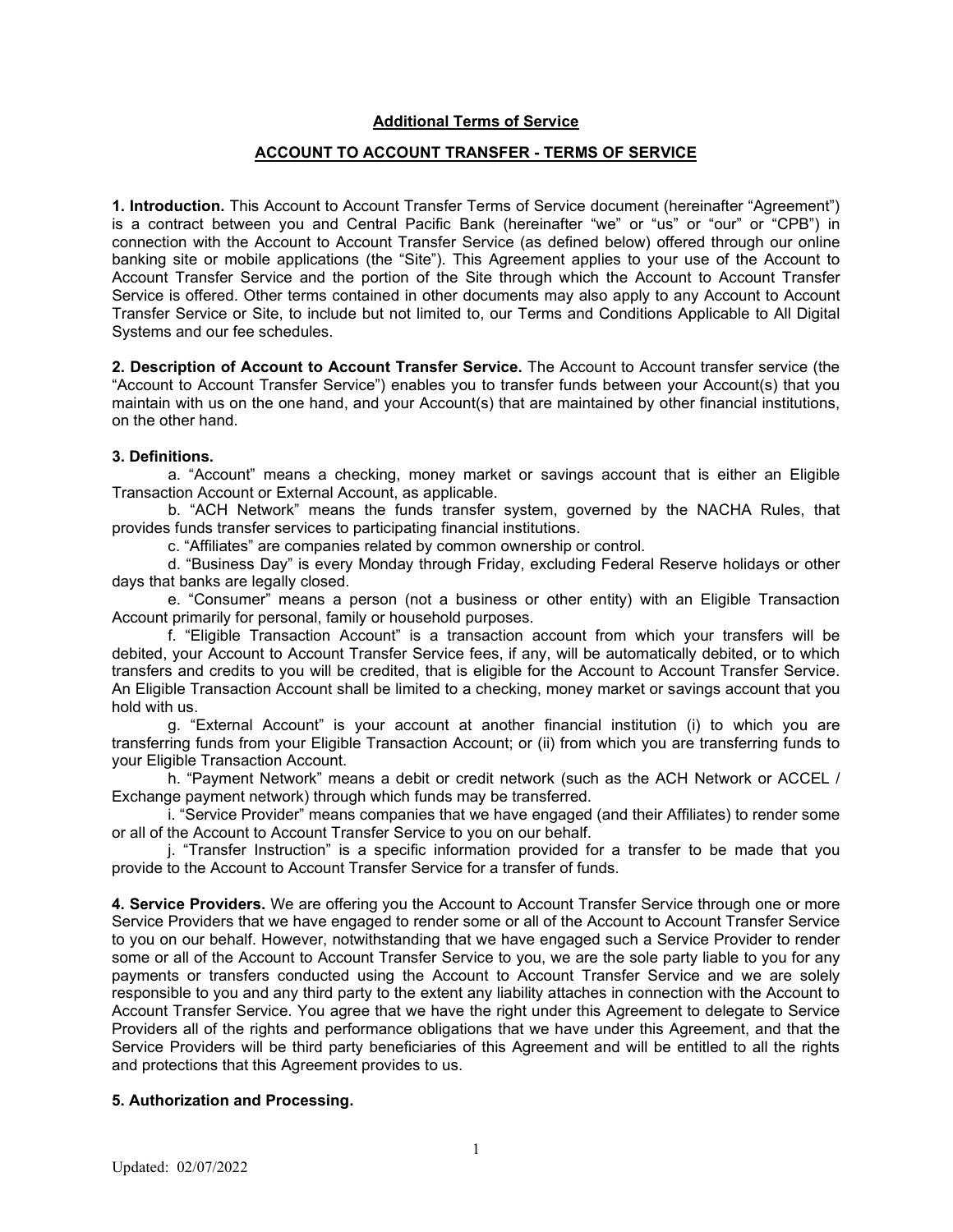a. You represent and warrant that you are either the sole owner or a joint owner of the Eligible Transaction Account and the External Account and that you have all necessary legal right, power and authority to transfer funds between the Eligible Transaction Account and the External Account. If you are a joint owner of the Eligible Transaction Account, External Account, or both, then you represent and warrant that (i) you have been authorized by all of the other joint owners to operate such Accounts without their consent (including without limitation to withdraw or deposit any amount of funds to such Accounts or to even withdraw all funds from such Accounts); and (ii) we may act on your instructions regarding such Accounts without liability to such other joint owners. Further, you represent and warrant that the External Account is located in the United States.

b. You may initiate (1) a one-time Transfer Instruction for which processing shall be initiated immediately, (2) a one-time Transfer Instruction for which processing shall be initiated at a later specified date up to one (1) year, and (3) a recurring series of Transfer Instructions for which processing shall be initiated on the specified dates. Further details about each of these options can be found on the Site. When we receive a Transfer Instruction from you, you authorize us to (i) debit your Eligible Transaction Account and remit funds on your behalf to the External Account designated by you and to debit your applicable Account as described below in Section 9 (Account to Account Transfer Service Fees and Additional Charges); or, as applicable, to (ii) credit your Eligible Transaction Account and remit funds on your behalf from the External Account designated by you and to debit your applicable Account as described below in Section 9 (Account to Account Transfer Service Fees and Additional Charges). You also authorize us to reverse a transfer from the applicable Account if the debit is returned from the other Account in the transaction for any reason, including but not limited to nonsufficient funds. Transfers may be delayed or blocked to prevent fraud or comply with regulatory requirements. If we delay or block a Transfer Instruction that you have initiated, we will notify you in accordance with your user preferences (i.e. email, push notification).

c. We will use reasonable efforts to make all your transfers properly. However, we shall incur no liability if we are unable to complete any transfers initiated by you because of the existence of any one or more of the following circumstances:

1. If, through no fault of ours, the Eligible Transaction Account or External Account does not contain sufficient funds to complete the transfer or the transfer would exceed the credit limit of your overdraft account;

2. The Account to Account Transfer Service is not working properly and you know or have been advised by us about the malfunction before you execute the transaction;

3. The transfer is refused as described in Section 10 (Refused Transfers) below;

4. You have not provided us with the correct information, including but not limited to the correct Eligible Transaction Account or External Account information; and/or,

5. Circumstances beyond our control (such as, but not limited to, fire, flood, network or system down time, issues with the financial institution(s), or interference from an outside force) prevent the proper execution of the transfer and we have taken reasonable precautions to avoid those circumstances.

d. It is your responsibility to ensure the accuracy of any information that you enter into the Account to Account Transfer Service, and for informing us as soon as possible if you become aware that this information is inaccurate. You may not use a P.O. Box as a postal address. We will make a reasonable effort to stop or recover a transfer made to the wrong Account once informed, but we do not guarantee such recovery and will bear no responsibility or liability for damages resulting from incorrect information entered by you.

**6. Transfer Methods and Amounts.** There are limits on the amount of money you can send or receive through our Account to Account Transfer Service. Your limits may be adjusted from time-to-time in our sole discretion. You may have the ability to log in to the Site to view your individual transaction limits. We or our Service Provider also reserve the right to select the method in which to remit funds on your behalf though the Account to Account Transfer Service, and in the event that your Eligible Transaction Account is closed or otherwise unavailable to us the method to return funds to you.

**7. Transfer Cancellation Requests.** You may cancel a transfer at any time until it begins processing (as shown in the Account to Account Transfer Service).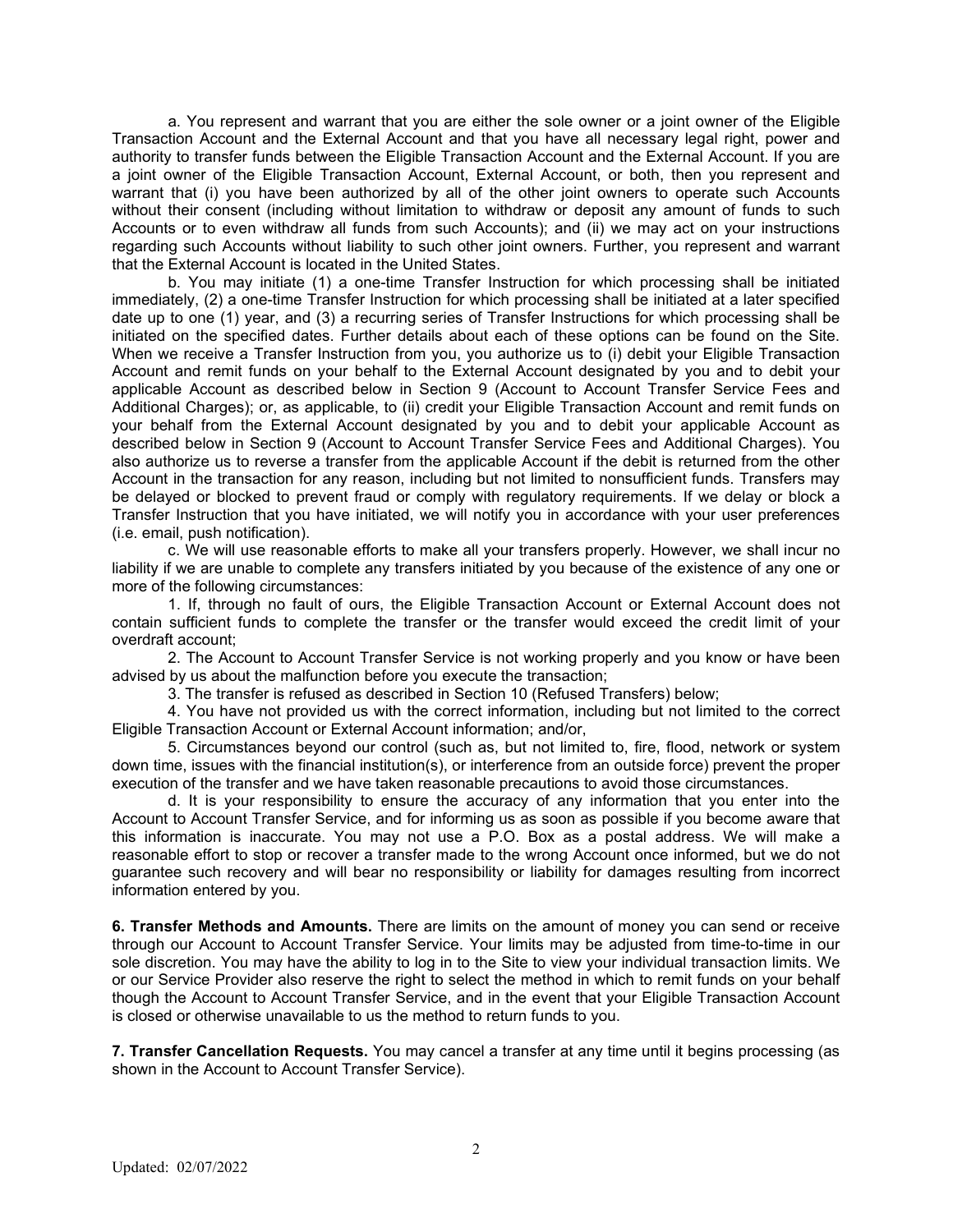**8. Stop Transfer Requests.** If you desire to stop any transfer that has already been processed, you must contact customer care for the Account to Account Transfer Service pursuant to Section 26 (Errors, Questions, and Complaints). Although we will make a reasonable effort to accommodate your request, we will have no liability for failing to do so. We may also require you to present your request in writing within fourteen (14) days. The charge for each request will be the current charge for such service as set out in the applicable fee schedule.

**9. Account to Account Transfer Service Fees and Additional Charges.** You are responsible for paying all fees associated with your use of the Account to Account Transfer Service. Applicable fees will be disclosed in the user interface for, or elsewhere within, the Account to Account Transfer Service or Site. Any applicable fees will be charged regardless of whether the Account to Account Transfer Service was used, except for fees that are specifically use-based. Use-based fees for the Account to Account Transfer Service will be charged against the Account that is debited for the funds transfer. There may also be charges for additional transactions and other optional services. You agree to pay such charges and authorize us to deduct the calculated amount from the applicable Eligible Transaction Account you hold with us or the Account that is debited for the funds transfer, depending on how such charges are described in the user interface for the Account to Account Transfer Service. Any financial fees associated with your standard deposit accounts will continue to apply. You are responsible for any and all telephone access fees and Internet service fees that may be assessed by your telephone and Internet service provider. Section 22 (Failed Or Returned Transfer Instructions) applies if you do not pay our fees and charges for the Account to Account Transfer Service, including without limitation if we debit the External Account for such fees, as described in this Section, and there are insufficient fees in the External Account; Section 22 (Failed Or Returned Transfer Instructions) should be interpreted as applying to the External Account, not just the Eligible Transaction Account, in such circumstances.

**10. Refused Transfers.** We reserve the right to refuse any transfer. As required by applicable law, we will notify you promptly if we decide to refuse to transfer funds.

**11. Returned or Failed Transfers.** In using the Account to Account Transfer Service, you understand transfers may be returned or fail for various reasons such as, but not limited to, the External Account number is not valid. We will use reasonable efforts to research and correct the transfer to the intended Account or void the transfer. We will, to the extent permitted by law, make reasonable attempts to return any unclaimed, refused, refunded, prohibited, failed, or denied transfer to your Account that we debited for the funds transfer or use other reasonable efforts to return such transfer to you as permitted by law. In certain cases, we may require you to contact us or the financial institution for your External Account to initiate a request to receive such funds. You may receive notification from us.

**12. Notices to Us Regarding the Account to Account Transfer Service.** Except as otherwise stated below, notice to us concerning the Site or the Account to Account Transfer Service must be sent by postal mail to: Central Pacific Bank, Attention: Customer Service Center, P.O. Box 3590, Honolulu, Hawaii 96811, or may be sent through Secure Messaging. We may also be reached at 808-544-0500 (Oahu) or toll free at 1-800-342-8422 (Neighbor Islands and the Continental United States) for questions and other purposes concerning the Account to Account Transfer Service. We will act on your telephone calls as described below in Section 26 (Errors, Questions, and Complaints), but otherwise, such telephone calls will not constitute legal notices under this Agreement.

**13. Notices to You.** You agree that we may provide notice to you by posting it on the Site, sending you an in-product message within the Account to Account Transfer Service, emailing it to an email address that you have provided us, mailing it to any postal address that you have provided us, or by sending it as a text message to any mobile phone number that you have provided us, including but not limited to the mobile phone number that you have listed in your Account to Account Transfer Service setup or customer profile. For example, users of the Account to Account Transfer Service may receive certain notices (such as notices of processed Transfer Instructions, alerts for validation and notices of receipt of transfers) as text messages on their mobile phones. All notices by any of these methods shall be deemed received by you no later than twenty-four (24) hours after they are sent or posted, except for notice by postal mail, which shall be deemed received by you no later than three (3) Business Days after it is mailed. You may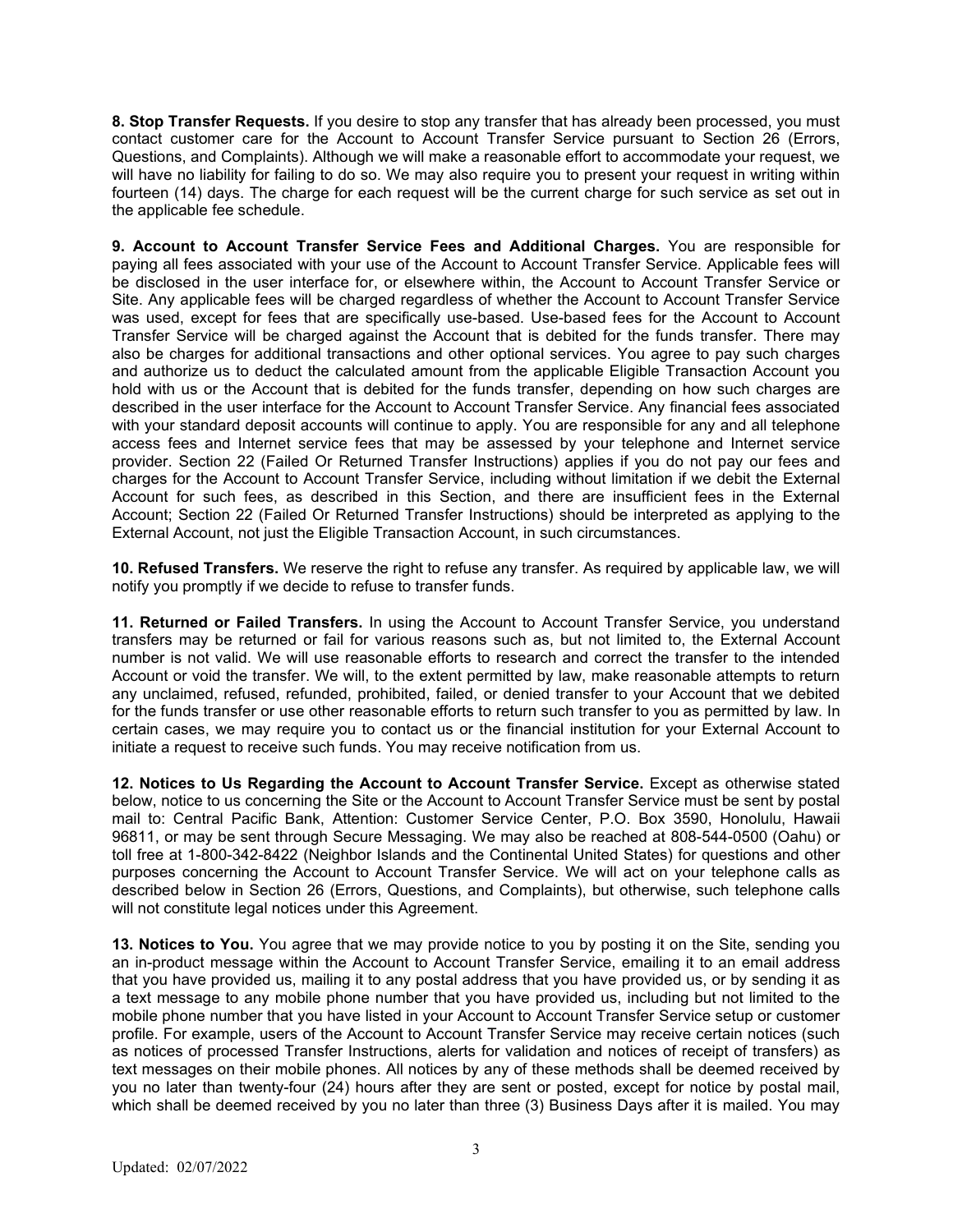request a paper copy of any legally required disclosures and you may terminate your consent to receive required disclosures through electronic communications by contacting us as described in Section 12 (Notices to Us Regarding the Account to Account Transfer Service) above. We reserve the right to charge you a reasonable fee not to exceed twenty dollars (\$20.00) to respond to each such request. We reserve the right to terminate your use of the Account to Account Transfer Service if you withdraw your consent to receive electronic communications.

**14. Text Messages, Calls and/or Emails to You.** By providing us with a telephone number (including a wireless/cellular, mobile telephone number and/or email address), you consent to receiving calls from us and our Service Providers at that number INCLUDING THOSE MADE BY USE OF AN AUTOMATIC TELEPHONE DIALING SYSTEM ("ATDS"), and/or emails from us for our everyday business purposes (including identity verification). You acknowledge and agree that such telephone calls include, but are not limited to, live telephone calls, prerecorded or artificial voice message calls, text messages, and calls made by an ATDS from us or our affiliates and agents. Please review our Privacy Policy for more information.

**15. Receipts and Transaction History.** You may view your transaction history by logging into the Account to Account Transfer Service and looking at your transaction history. You agree to review your transactions by this method instead of receiving receipts by mail.

**16. Your Privacy; Privacy of Others.** Protecting your privacy is very important to us. Please review our Privacy Policy in order to better understand our commitment to maintaining your privacy, as well as our use and disclosure of your information. If you receive information about another person through the Account to Account Transfer Service, you agree to keep the information confidential and only use it in connection with the Account to Account Transfer Service.

**17. Eligibility.** The Account to Account Transfer Service is offered only to individual residents of the United States who can form legally binding contracts under applicable law. Without limiting the foregoing, the Account to Account Transfer Service is not offered to minors unless the minor is using an Eligible Transaction Account in the name of the minor with a parent or guardian as a co-signor or guarantor. By using the Account to Account Transfer Service, you represent that you meet these requirements and that you agree to be bound by this Agreement.

**18. Prohibited Transfers.** The following types of transfers are prohibited through the Account to Account Transfer Service, and we have the right but not the obligation to monitor for, block, cancel and/or reverse such transfers:

a. Transfers to or from persons or entities located in prohibited territories (including any territory outside of the United States); and

- b. Transfers that violate any law, statute, ordinance or regulation; and
- c. Transfers that violate the Acceptable Use terms in Section 19 (Acceptable Use) below; and

d. Transfers related to: (1) tobacco products, (2) prescription drugs and devices; (3) narcotics, steroids, controlled substances or other products that present a risk to consumer safety; (4) drug paraphernalia; (5) ammunition, firearms, or firearm parts or related accessories; (6) weapons or knives regulated under applicable law; (7) goods or services that encourage, promote, facilitate or instruct others to engage in illegal activity; (8) goods or services that are sexually oriented; (9) goods or services that promote hate, violence, racial intolerance, or the financial exploitation of a crime; (10) goods or services that defame, abuse, harass or threaten others; (11) goods or services that include any language or images that are bigoted, hateful, racially offensive, vulgar, obscene, indecent or discourteous; (12) goods or services that advertise, sell to, or solicit others; or (13) goods or services that infringe or violate any copyright, trademark, right of publicity or privacy, or any other proprietary right under the laws of any iurisdiction; and

e. Transfers related to gambling, gaming and/or any other activity with an entry fee and a prize, including, but not limited to, casino games, sports betting, horse or dog racing, lottery tickets, other ventures that facilitate gambling, games of skill (whether or not it is legally defined as a lottery) and sweepstakes; and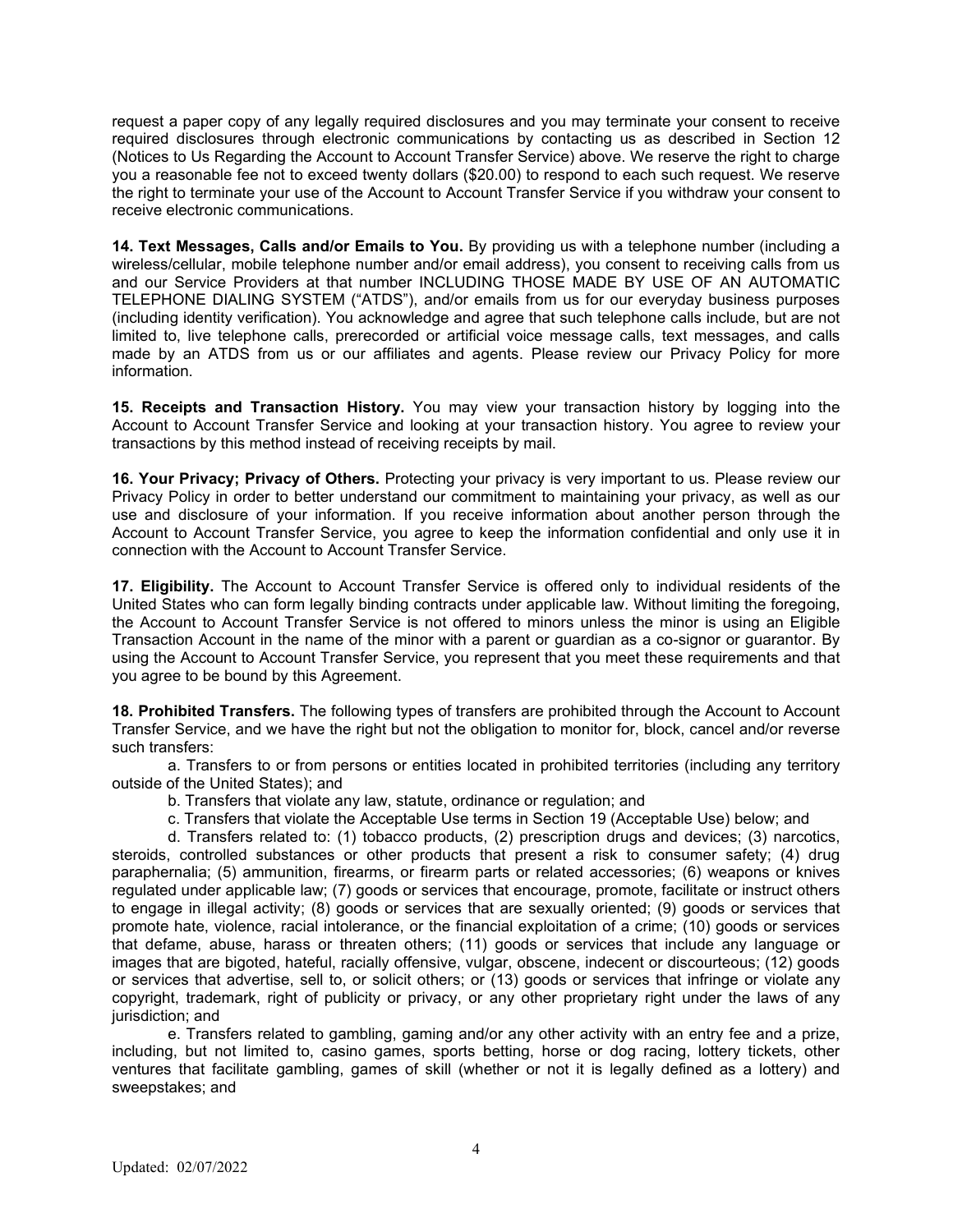f. Transfers relating to transactions that (1) support pyramid or ponzi schemes, matrix programs, other "get rich quick" schemes or multi-level marketing programs, (2) are associated with purchases of real property, equities, annuities or lottery contracts, lay-away systems, off-shore banking or transactions to finance or refinance debts funded by a credit card, (3) are for the sale of items before the seller has control or possession of the item, (4) constitute money-laundering or terrorist financing, (5) are associated with the following "money service business" activities: the sale of traveler's checks or money orders, currency dealers or exchanges (including digital currencies such as bitcoin), or check cashing, or (6) provide credit repair or debt settlement services; and

g. Transfers relating to tax payments and court ordered payments.

Except as required by applicable law, in no event shall we or our Service Providers be liable for any claims or damages resulting from your scheduling of prohibited transfers. We encourage you to provide notice to us by the methods described in Section 12 (Notices to Us Regarding the Account to Account Transfer Service) above of any violations of the Agreement generally.

**19. Acceptable Use.** You agree that you are independently responsible for complying with all applicable laws in all of your activities related to your use of the Account to Account Transfer Service, regardless of the purpose of the use, and for all communications you send through the Account to Account Transfer Service. We and our Service Providers have the right but not the obligation to monitor and remove communications content that we find in our sole discretion to be objectionable in any way. In addition, you are prohibited from using the Account to Account Transfer Service for communications or activities that: (a) violate any law, statute, ordinance or regulation; (b) promote hate, violence, racial intolerance, or the financial exploitation of a crime; (c) defame, abuse, harass or threaten others; (d) include any language or images that are bigoted, hateful, racially offensive, vulgar, obscene, indecent or discourteous; (e) infringe or violate any copyright, trademark, right of publicity or privacy or any other proprietary right under the laws of any jurisdiction; (f) impose an unreasonable or disproportionately large load on our infrastructure; (g) facilitate any viruses, trojan horses, worms or other computer programming routines that may damage, detrimentally interfere with, surreptitiously intercept or expropriate any system, data or information; (h) constitute use of any robot, spider, other automatic device, or manual process to monitor or copy the Account to Account Transfer Service or the portion of the Site through which the Account to Account Transfer Service is offered without our prior written permission; (i) constitute use of any device, software or routine to bypass technology protecting the Site or Account to Account Transfer Service, or interfere or attempt to interfere, with the Site or the Account to Account Transfer Service; or (j) may cause us or our Service Providers to lose any of the services from our internet service providers, payment processors, or other vendors. We encourage you to provide notice to us by the methods described in Section 12 (Notices to Us Regarding the Account to Account Transfer Service) above of any violations of the Agreement generally.

### **20. Your Liability for Unauthorized Transfers.**

This paragraph applies only to Eligible Transaction Accounts used for personal, family and household purposes. Immediately following your discovery of an unauthorized Transfer Instruction, you shall communicate with customer care for the Account to Account Transfer Service in the manner set forth in Section 12 (Notices to Us Regarding the Account to Account Transfer Service) above. You acknowledge and agree that time is of the essence in such situations. If you tell us within two (2) Business Days after you discover your password or other means to access your account through which you access the Account to Account Transfer Service has been lost or stolen, your liability is no more than \$50.00 should someone access your account without your permission. If you do not tell us within two (2) Business Days after you learn of such loss or theft, and we can prove that we could have prevented the unauthorized use of your password or other means to access your account if you had told us, you could be liable for as much as \$500.00. If your monthly financial institution statement contains transfers that you did not authorize, you must tell us at once. If you do not tell us within sixty (60) days after the statement was sent to you, you may lose any amount transferred without your authorization after the sixty (60) days if we can prove that we could have stopped someone from taking the money had you told us in time. If a good reason (such as a long trip or a hospital stay) prevented you from telling us, we will extend the time periods specified above to a reasonable period.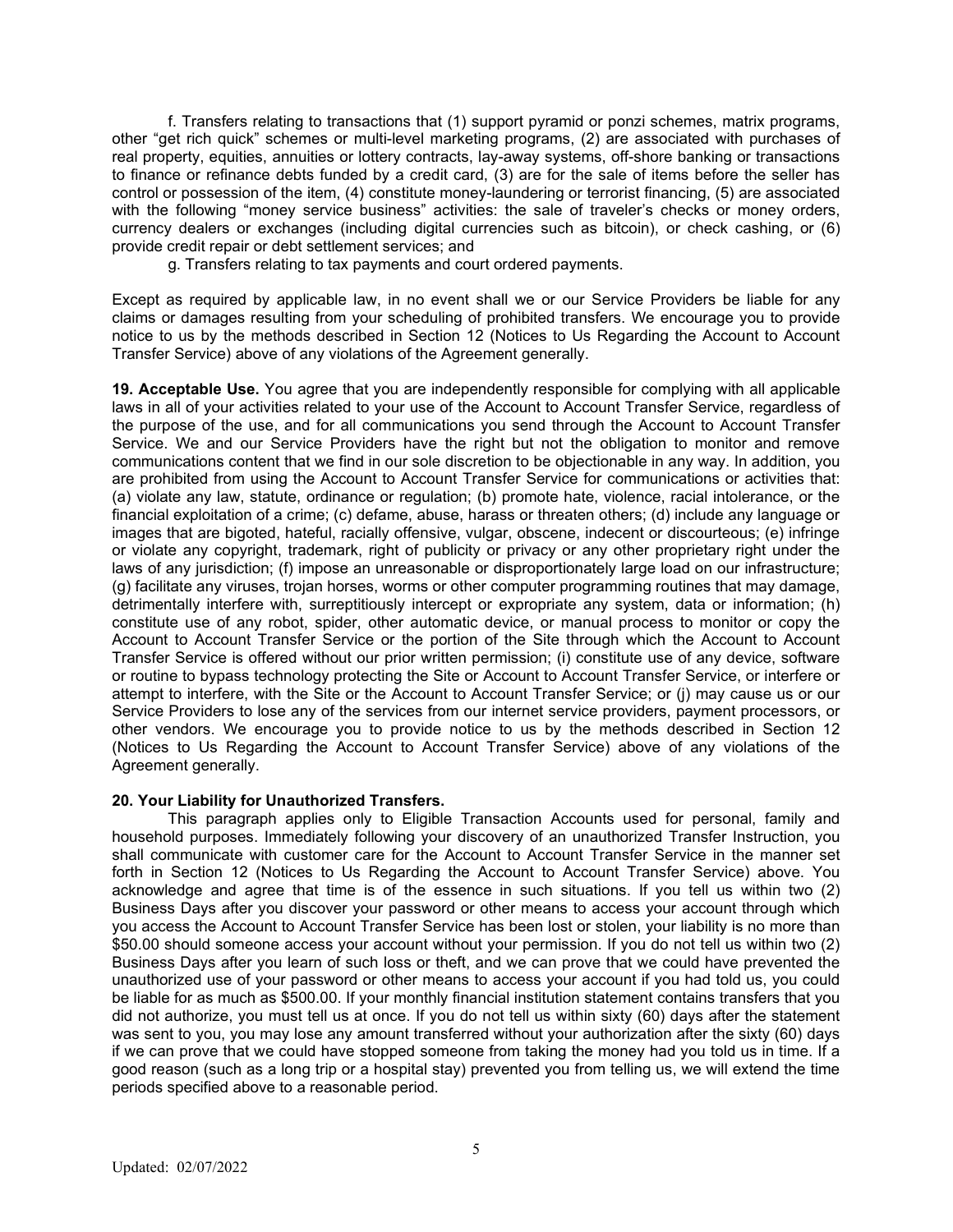**21. Taxes.** It is your responsibility to determine what, if any, taxes apply to the transactions you make or receive, and it is your responsibility to collect, report and remit the correct tax to the appropriate tax authority. We are not responsible for determining whether taxes apply to your transaction, or for collecting, reporting or remitting any taxes arising from any transaction.

**22. Failed or Returned Transfer Instructions.** In using the Account to Account Transfer Service, you are requesting that we or our Service Provider attempt to make transfers for you from your Eligible Transaction Account. If the Transfer Instruction cannot be completed for any reason associated with your Eligible Transaction Account (for example, there are insufficient funds in your Eligible Transaction Account, or the Transfer Instruction would exceed the credit or overdraft protection limit of your Eligible Transaction Account, to cover the transfer), the Transfer Instruction may or may not be completed. In certain circumstances, our Service Provider may either advance funds drawn on their corporate account or via an electronic debit, and in such circumstances will attempt to debit the Eligible Transaction Account a second time to complete the Transfer Instruction. In some instances, you will receive a return notice from us or our Service Provider. In each such case, you agree that:

a. You will reimburse our Service Provider immediately upon demand the amount of the Transfer Instruction if the transfer has been delivered but there are insufficient funds in, or insufficient overdraft credits associated with, your Eligible Transaction Account to allow the debit processing to be completed;

b. You may be assessed a late fee equal to one and a half percent (1.5%) of any unpaid amounts plus costs of collection by our Service Provider or their third-party contractor if the Transfer Instruction cannot be debited because you have insufficient funds in your Eligible Transaction Account, or the transaction would exceed the credit or overdraft protection limit of your Eligible Transaction Account, to cover the transfer, or if the funds cannot otherwise be collected from you. The aforesaid amounts will be charged in addition to any NSF charges that may be assessed by us, as set forth in your fee schedule from us (including as disclosed on the Site) or your account agreement with us. You hereby authorize us and our Service Provider to deduct all of these amounts from your designated Eligible Transaction Account, including by ACH debit;

c. Service Provider is authorized to report the facts concerning the return to any credit reporting agency.

**23. Address or Banking Changes.** It is your sole responsibility and you agree to ensure that the contact information in your user profile is current and accurate. This includes, but is not limited to, name, physical address, phone numbers and email addresses. Depending on the Account to Account Transfer Service, changes may be able to be made within the user interface of the Account to Account Transfer Service or by contacting customer care for the Account to Account Transfer Service as set forth in Section 12 (Notices to Us Regarding the Account to Account Transfer Service) above. We are not responsible for any payment processing errors or fees incurred if you do not provide accurate Eligible Transaction Account, Transfer Instructions or contact information.

**24. Information Authorization.** Your enrollment in the applicable Account to Account Transfer Service may not be fulfilled if we cannot verify your identity or other necessary information. Through your enrollment in or use of each Account to Account Transfer Service, you agree that we reserve the right to request a review of your credit rating at our own expense through an authorized bureau. In addition, and in accordance with our Privacy Policy, you agree that we reserve the right to obtain personal information about you, including without limitation, financial information and transaction history regarding your Eligible Transaction Account. You further understand and agree that we reserve the right to use personal information about you for our and our Service Providers' everyday business purposes, such as to maintain your ability to access the Account to Account Transfer Service, to authenticate you when you log in, to send you information about the Account to Account Transfer Service, to perform fraud screening, to verify your identity, to determine your transaction limits, to perform collections, to comply with laws, regulations, court orders and lawful instructions from government agencies, to protect the personal safety of subscribers or the public, to defend claims, to resolve disputes, to troubleshoot problems, to enforce this Agreement, to protect our rights and property, and to customize, measure, and improve the Account to Account Transfer Service and the content and layout of the Site. Additionally, we and our Service Providers may use your information for risk management purposes and may use, store and disclose your information acquired in connection with this Agreement as permitted by law, including (without limitation)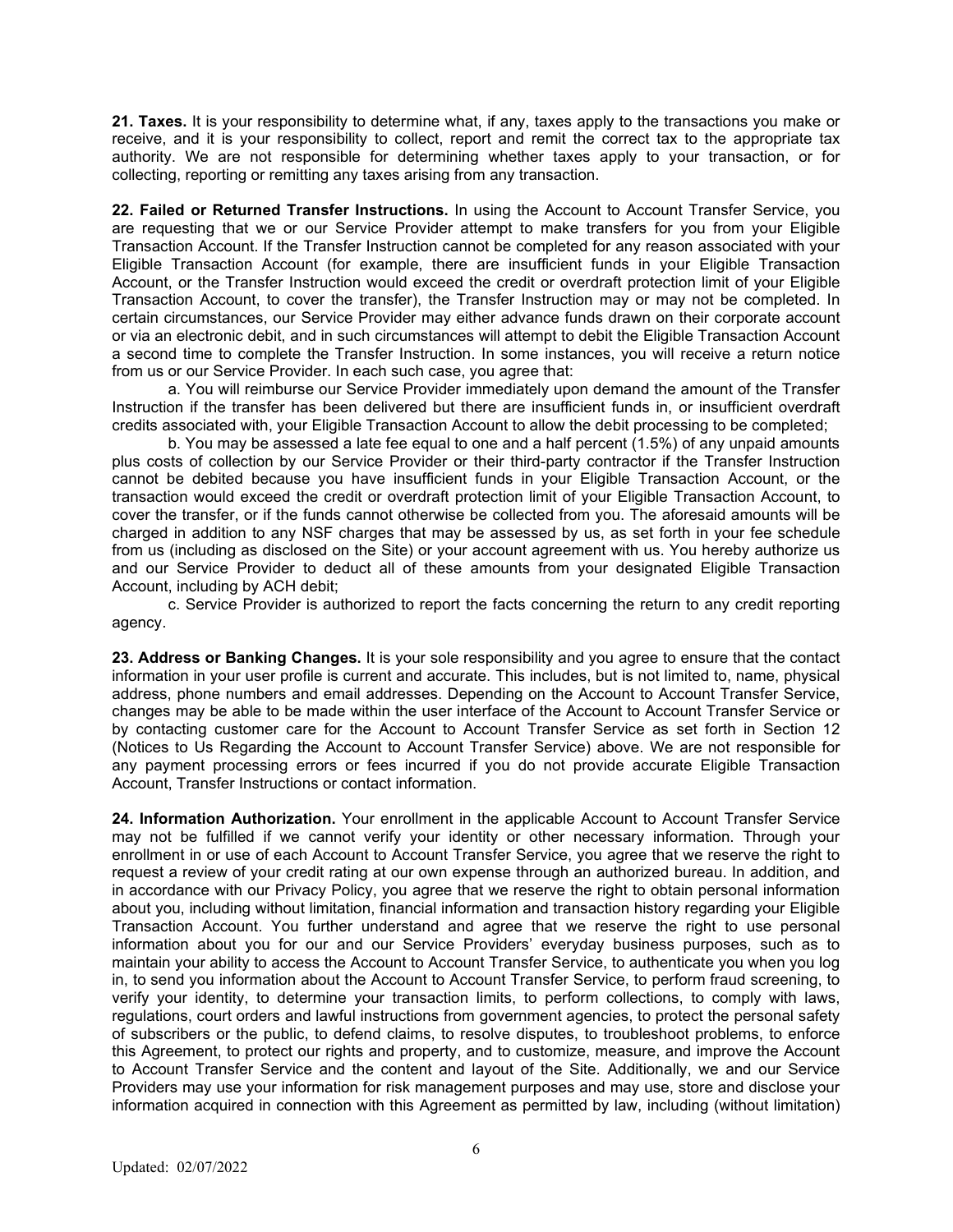any use to effect, administer or enforce a transaction or to protect against or prevent actual or potential fraud, unauthorized transactions, claims or other liability. We and our Service Providers shall have the right to retain such data even after termination or expiration of this Agreement for risk management, regulatory compliance, or audit reasons, and as permitted by applicable law for everyday business purposes. In addition, we and our Service Providers may use, store and disclose such information acquired in connection with the Account to Account Transfer Service in statistical form for pattern recognition, modeling, enhancement and improvement, system analysis and to analyze the performance of the Account to Account Transfer Service.

a. **Mobile Subscriber Information.** You authorize your wireless carrier to disclose information about your account, such as subscriber status, payment method and device details, if available, to support identity verification, fraud avoidance and other uses in support of transactions for the duration of your business relationship with us. This information may also be shared with other companies to support your transactions with us and for identity verification and fraud avoidance purposes.

b. **Device Data.** We may share certain personal information and device-identifying technical data about you and your devices with third party service providers, who will compare and add device data and fraud data from and about you to a database of similar device and fraud information in order to provide fraud management and prevention services, which include but are not limited to identifying and blocking access to the applicable service or Web site by devices associated with fraudulent or abusive activity. Such information may be used by us and our third party service providers to provide similar fraud management and prevention services for services or Web sites not provided by us. We will not share with service providers any information that personally identifies the user of the applicable device.

**25. Account to Account Transfer Service Termination, Cancellation, or Suspension.** If you wish to cancel the Account to Account Transfer Service, you may contact us as set forth in Section 12 (Notices to Us Regarding the Account to Account Transfer Service) above. Any transfer(s) that have begun processing before the requested cancellation date will be processed by us. You agree that we may terminate or suspend your use of the Account to Account Transfer Service at any time and for any reason or no reason. Neither termination, cancellation nor suspension shall affect your liability or obligations under this Agreement.

### **26. Errors, Questions, and Complaints.**

a. In case of errors or questions about your transactions, you should as soon as possible contact us as set forth in Section 12 (Notices to Us Regarding the Account to Account Transfer Service) above. b. If you think your periodic statement for your account is incorrect or you need more information about a transaction listed in the periodic statement for your account, we must hear from you no later than sixty (60) days after we send you the applicable periodic statement for your account that identifies the error.

1. Tell us your name;

2. Describe the error or the transaction in question, and explain as clearly as possible why you believe it is an error or why you need more information; and,

3. Tell us the dollar amount of the suspected error.

c. If you tell us orally, we may require that you send your complaint in writing within ten (10) Business Days after your oral notification. Except as described below, we will determine whether an error occurred within ten (10) Business Days after you notify us of the error. We will tell you the results of our investigation within three (3) Business Days after we complete our investigation of the error, and will correct any error promptly. However, if we require more time to confirm the nature of your complaint or question, we reserve the right to take up to forty-five (45) days to complete our investigation. If we decide to do this, we will provisionally credit your Eligible Transaction Account within ten (10) Business Days for the amount you think is in error. If we ask you to submit your complaint or question in writing and we do not receive it within ten (10) Business Days, we may not provisionally credit your Eligible Transaction Account. If it is determined there was no error we will mail you a written explanation within three (3) Business Days after completion of our investigation. You may ask for copies of documents used in our investigation. We may revoke any provisional credit provided to you if we find an error did not occur.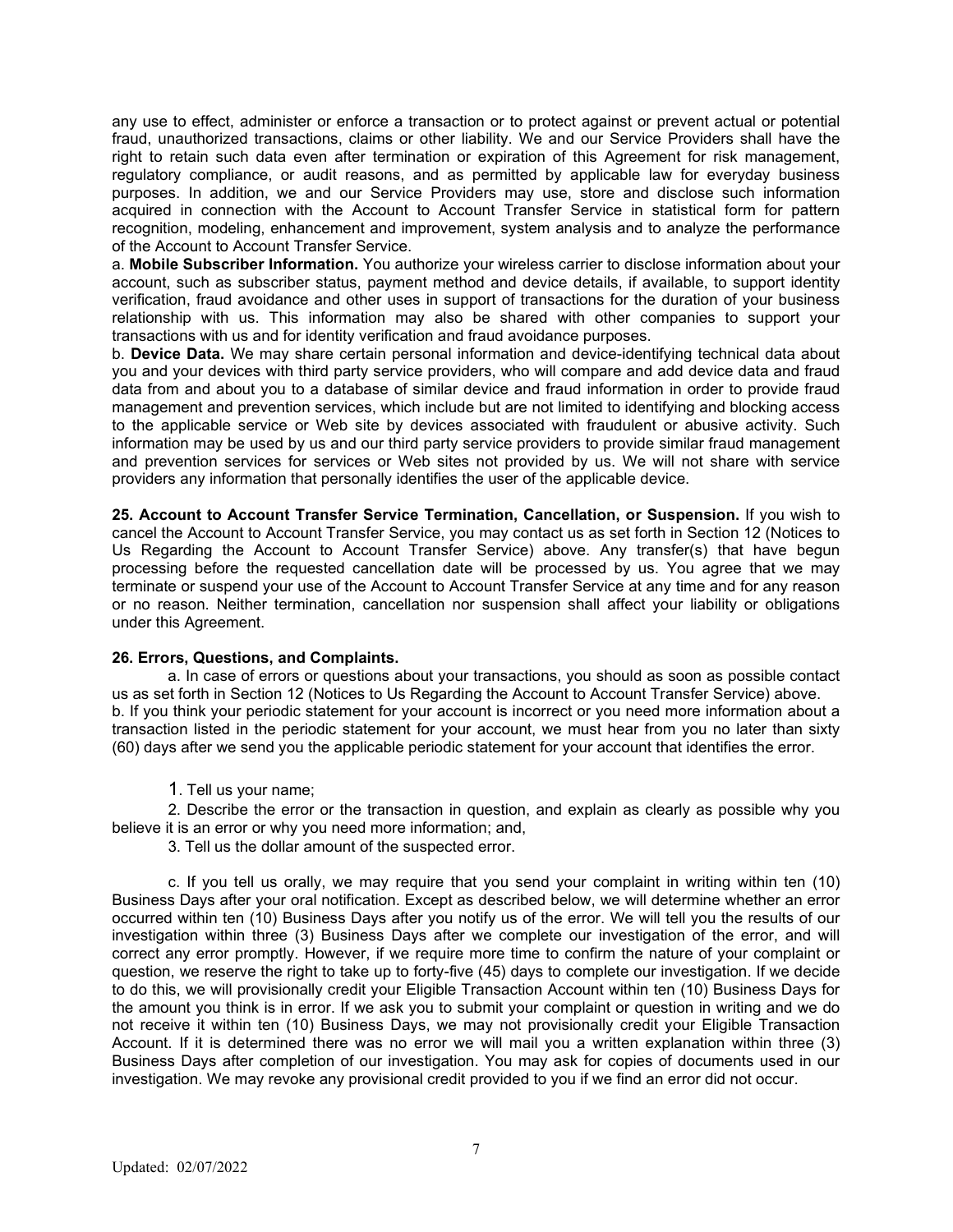**27. Intellectual Property.** All marks and logos related to the Account to Account Transfer Service are either trademarks or registered trademarks of us or our licensors. In addition, all page headers, custom graphics, button icons, and scripts are our service marks, trademarks, and/or trade dress or those of our licensors. You may not copy, imitate, or use any of the above without our prior written consent, which we may withhold in our sole discretion, and you may not use them in a manner that is disparaging to us or the Account to Account Transfer Service or display them in any manner that implies our sponsorship or endorsement. All right, title and interest in and to the Account to Account Transfer Service, the portion of the Site through which the Account to Account Transfer Service is offered, the technology related to the Site and Account to Account Transfer Service, and any and all technology and any content created or derived from any of the foregoing, is our exclusive property or that of our licensors. Moreover, any suggestions, ideas, notes, drawings, concepts, or other information you may send to us through or regarding the Site or Account to Account Transfer Service shall be considered an uncompensated contribution of intellectual property to us and our licensors, shall also be deemed our and our licensors' exclusive intellectual property, and shall not be subject to any obligation of confidentiality on our part. By submitting any such materials to us, you automatically grant (or warrant that the owner of such materials has expressly granted) to us and our licensors a perpetual, royalty-free, irrevocable, non-exclusive right and license to use, reproduce, modify, adapt, publish, translate, publicly perform and display, create derivative works from and distribute such materials or incorporate such materials into any form, medium, or technology now known or later developed, and you warrant that all so-called "moral rights" in those materials have been waived, and you warrant that you have the right to make these warranties and transfers of rights.

**28. Links and Frames.** Links to other sites may be provided on the portion of the Site through which the Account to Account Transfer Service is offered for your convenience. By providing these links, we are not endorsing, sponsoring or recommending such sites or the materials disseminated by or services provided by them, and are not responsible for the materials, services or other situations at or related to or from any other site, and make no representations concerning the content of sites listed in any of the Account to Account Transfer Service web pages. Consequently, we cannot be held responsible for the accuracy, relevancy, copyright compliance, legality or decency of material contained in sites listed in any search results or otherwise linked to the Site. For example, if you "click" on a banner advertisement or a search result, your "click" may take you off the Site. This may include links from advertisers, sponsors, and content partners that may use our logo(s) as part of a co-branding agreement. These other sites may send their own cookies to users, collect data, solicit personal information, or contain information that you may find inappropriate or offensive. In addition, advertisers on the Site may send cookies to users that we do not control. You may link to the home page of our Site. However, you may not link to other pages of our Site without our express written permission. You also may not "frame" material on our Site without our express written permission. We reserve the right to disable links from any third party sites to the Site.

**29. Password and Security.** If you are issued or create any password or other credentials to access the Account to Account Transfer Service or the portion of the Site through which the Account to Account Transfer Service is offered, you agree not to give or make available your password or credentials to any unauthorized individuals, and you agree to be responsible for all actions taken by anyone to whom you have provided such credentials. If you believe that your credentials have been lost or stolen or that someone may attempt to use them to access the Site or Account to Account Transfer Service without your consent, you must inform us at once at the telephone number provided in Section 12 (Notices to Us Regarding the Account to Account Transfer Service) above. See also Section 20 (Your Liability for Unauthorized Transfers) above regarding how the timeliness of your notice impacts your liability for unauthorized transfers.

**30. Amendments**. We may amend this Agreement and any applicable fees and charges for the Account to Account Transfer Service at any time by posting a revised version on the Site. The revised version will be effective at the time it is posted unless a delayed effective date is expressly stated in the revision. Any use of the Account to Account Transfer Service after a notice of change or after the posting of a revised version of this Agreement on the Site will constitute your agreement to such changes and revised versions. Further, we may, from time to time, revise, update, upgrade or enhance the Account to Account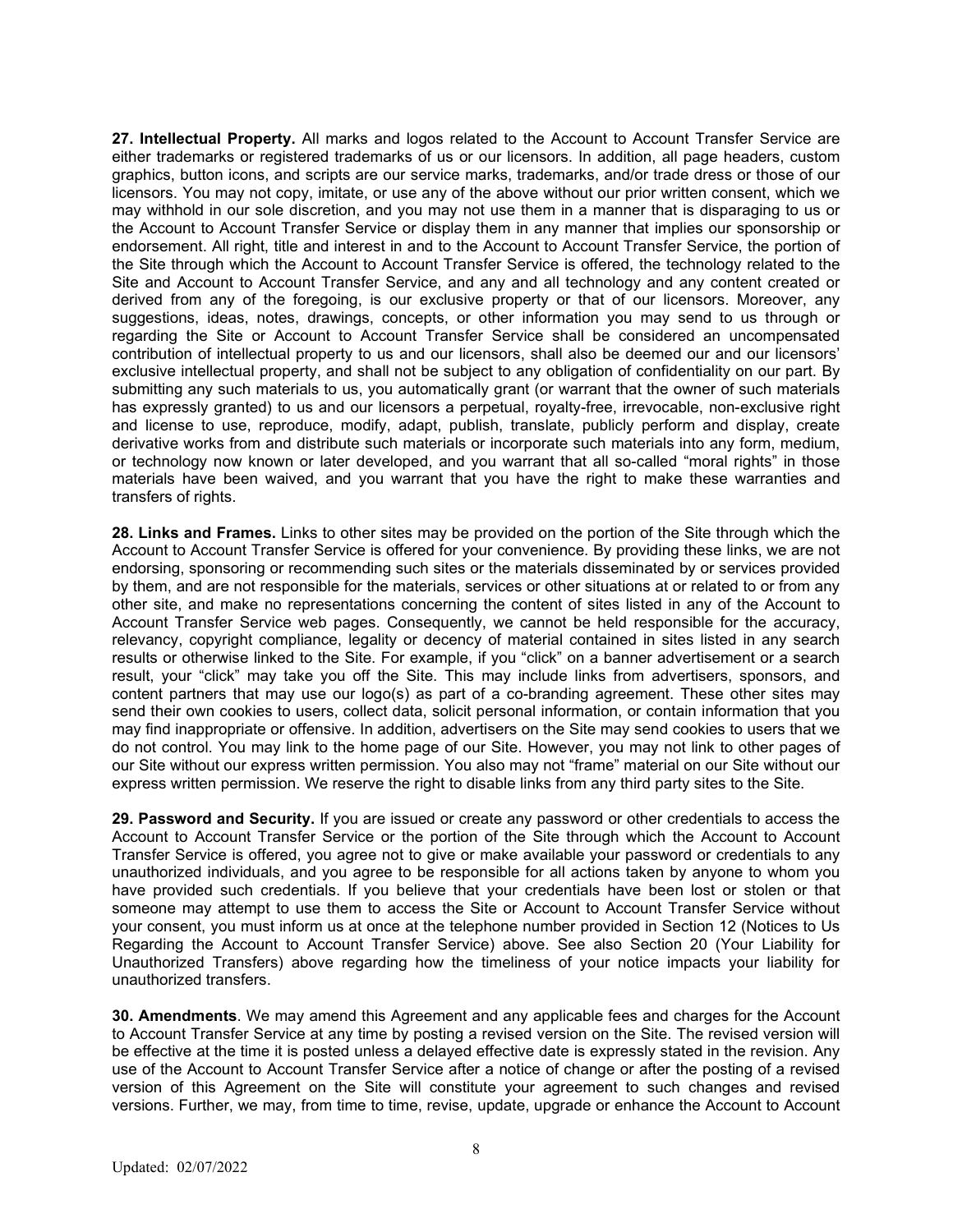Transfer Service and/or related applications or material, which may render all such prior versions obsolete. Consequently, we reserve the right to terminate this Agreement as to all such prior versions of the Account to Account Transfer Service, and/or related applications and material, and limit access to only the Account to Account Transfer Service's more recent revisions, updates, upgrades or enhancements.

**31. Our Relationship With You**. We are an independent contractor for all purposes, except that we act as your agent with respect to the custody of your funds for the Account to Account Transfer Service. We do not have control of, or liability for, any products or services that are paid for with our Account to Account Transfer Service. We also do not guarantee the identity of any user of the Account to Account Transfer Service (including but not limited to recipients to whom you send transfers).

**32. Assignment**. You may not transfer or assign any rights or obligations you have under this Agreement without our prior written consent, which we may withhold in our sole discretion. We reserve the right to transfer or assign this Agreement or any right or obligation under this Agreement at any time to any party. We may also assign or delegate certain of our rights and responsibilities under this Agreement to independent contractors or other third parties.

**33. Remedies.** If we have reason to believe that you have engaged in any of the prohibited or unauthorized activities described in this Agreement or have otherwise breached your obligations under this Agreement, we may terminate, suspend or limit your access to or use of the Site or the Account to Account Transfer Service; notify law enforcement, regulatory authorities, impacted third parties, and others as we deem appropriate; refuse to provide our services to you in the future; and/or take legal action against you. In addition, we, in our sole discretion, reserve the right to terminate this Agreement, access to the Site and/or use of the Account to Account Transfer Service for any reason or no reason and at any time. The remedies contained in this Section 33 are cumulative and are in addition to the other rights and remedies available to us under this Agreement, by law or otherwise.

**34. Disputes**. In the event of a dispute regarding the Account to Account Transfer Service or this Agreement (collectively "**Dispute**"), you and we agree to resolve the dispute by looking to this Agreement. **TO THE FULLEST EXTENT PERMITTED BY APPLICABLE LAW, IF YOU OR WE WANT TO ASSERT A DISPUTE AGAINST THE OTHER, THEN YOU OR WE MUST COMMENCE IT (BY DELIVERY OF WRITTEN NOTICE AS SET FORTH IN ABOVE) WITHIN TWO YEARS AFTER THE DISPUTE ARISES -- OR IT WILL BE FOREVER BARRED. The parties expressly waive any contrary statute of limitations or time bars, both legal and equitable, as to the Disputes.** 

**35. Mutual Resolution, Mediation, and Arbitration**. If any claim or Dispute arises out of or relates to the Account to Account Transfer Service or this Agreement, then you and we agree to send a written notice to the other providing a reasonable description of the Dispute along with a proposed resolution. Our notice to you will be sent to you based on the most recent contact information that you provide us but if no such contact information exists or if such information is not current, then we have no obligation under this section. Your notice to us must be sent to Central Pacific Bank, Attention: Legal Department, PO Box 3590, Honolulu, Hawaii 96811. For a period of sixty days from the date of receipt of notice from the other party, you agree to engage in a dialogue with CPB in order to attempt to resolve the Dispute, though nothing will require either you or CPB to resolve the Dispute on terms with respect to which you and CPB, in each of our sole discretion, do not agree. Upon written request from either you or us, the parties agree to submit the Dispute to mediation using a commercial mediation service in Honolulu, Hawaii, agreeable to you and us. Nothing will require either you or CPB to resolve the Dispute in the mediation if you and CPB cannot agree on the terms of resolution. If we cannot resolve a Dispute as set forth above within sixty days of receipt of the notice, then ANY AND ALL DISPUTES ARISING BETWEEN YOU AND CPB MUST BE RESOLVED BY FINAL AND BINDING ARBITRATION and such any controversy or claim between you and CPB with respect to the Account to Account Transfer Service or this Agreement will be decided by final and binding arbitration, conducted without a judge or jury, in Honolulu, Hawaii, in accordance with Chapter 658A of Hawaii Revised Statutes and the commercial arbitration rules of Dispute Prevention & Resolution Inc. or by any other arbitration service to which you and an officer or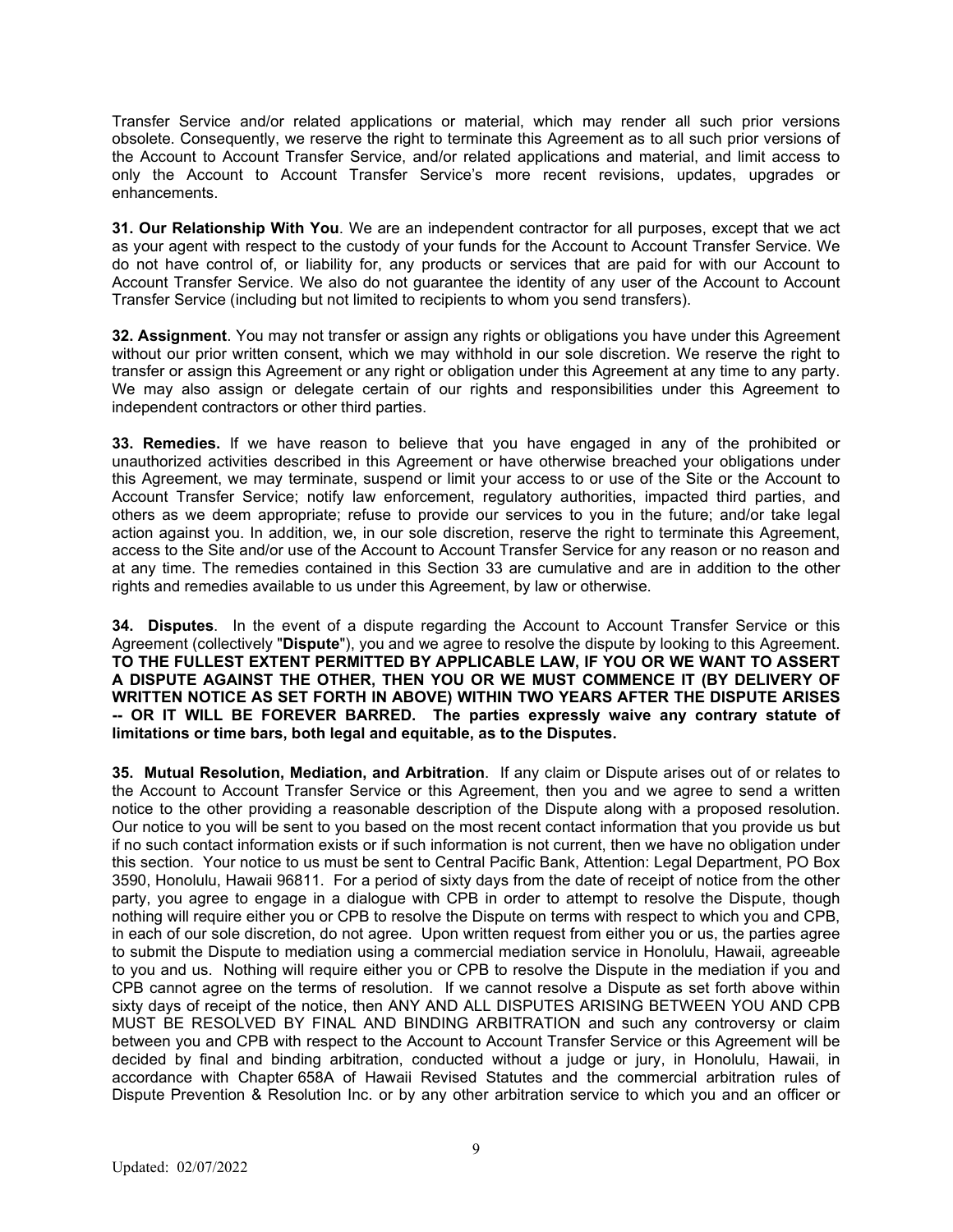legal representative of CPB consent in writing, in each case in accordance with the then-current arbitration rules and procedures of such service and applying any streamlined rules that may be available. Except as otherwise provided in this Agreement or other terms applicable to the Account to Account Transfer Service, the arbitrator will apply any applicable statutes of limitation under Hawaii law in determining any claim and will determine any controversy concerning whether an issue is subject to arbitration. Judgment on any arbitration award may be entered in any court having jurisdiction. This agreement to arbitrate will not limit or restrict the right, if any, of either party to exercise, before, during, or following any arbitration proceeding, with respect to any claim or controversy, self-help, or provisional remedies provided in this Agreement or under applicable law, such as setoff, or to seek injunctive relief in any court having jurisdiction, and either party may seek these remedies without waiving its right to submit the claim or controversy to arbitration at a later date. If a controversy or claim is submitted for arbitration, the prevailing party will be entitled to recover its reasonable attorney fees and costs. **BY AGREEING TO ARBITRATION, EACH PARTY IS GIVING UP ITS RIGHT TO GO TO COURT AND HAVE ANY DISPUTE HEARD BY A JUDGE OR JURY. NO CLASS ACTION, OTHER REPRESENTATIVE ACTION, PRIVATE ATTORNEY GENERAL ACTION, OR JOINDER OR CONSOLIDATION OF ANY CLAIM WITH A CLAIM OF ANOTHER PERSON SHALL BE ALLOWABLE IN ARBITRATION.**

**36. Law and Choice of Venue. Unless our account agreement with you states otherwise, this Agreement shall be governed by and construed in accordance with the laws of Hawaii without regard to its conflicts of laws provisions. To the extent that this Agreement or any terms hereunder conflict with applicable state or federal law, such state or federal law shall replace such conflicting terms only to the extent required by law. Unless expressly stated otherwise, all other provisions of this Agreement shall remain in full force and effect. Except where arbitration is required above, small claims actions, or with respect to the enforcement of any arbitration decision or award, any action or proceeding relating to any dispute arising hereunder may only be instituted in state or federal court in the City and County of Honolulu, Hawaii. Accordingly, you and CPB consent to the exclusive personal jurisdiction and venue of such courts for such matters. The United Nations Convention on Contracts for the International Sale of Goods shall not apply to this Agreement.**

**37. Indemnification.** You agree to defend, indemnify and hold harmless us and our Affiliates and Service Providers and their Affiliates and the employees and contractors of each of these, from any loss, damage, claim or demand (including attorney's fees) made or incurred by any third party due to or arising out of your breach of this Agreement and/or your use of the Site or the applicable Account to Account Transfer Service.

**38. Release.** You release us and our Affiliates and Service Providers and the employees and contractors of each of these, from any and all claims, demands and damages (actual and consequential) of every kind and nature arising out of or in any way connected with any dispute that may arise between you or one or more other users of the Site or the applicable Account to Account Transfer Service. In addition, if applicable to you, you waive California Civil Code §1542, which states that a general release does not extend to claims which the creditor does not know or suspect to exist in his favor at the time of executing the release, which if not known by him must have materially affected his settlement with the debtor.

**39. No Waiver.** We shall not be deemed to have waived any rights or remedies hereunder unless such waiver is in writing and signed by one of our authorized representatives. No delay or omission on our part in exercising any rights or remedies shall operate as a waiver of such rights or remedies or any other rights or remedies. A waiver on any one occasion shall not be construed as a bar or waiver of any rights or remedies on future occasions.

**40. Exclusions of Warranties.** THE SITE AND ACCOUNT TO ACCOUNT TRANSFER SERVICE AND RELATED DOCUMENTATION ARE PROVIDED "AS IS" WITHOUT WARRANTY OF ANY KIND, EITHER EXPRESSED OR IMPLIED, INCLUDING, BUT NOT LIMITED TO, THE IMPLIED WARRANTIES OF TITLE, MERCHANTABILITY, FITNESS FOR A PARTICULAR PURPOSE, AND NON-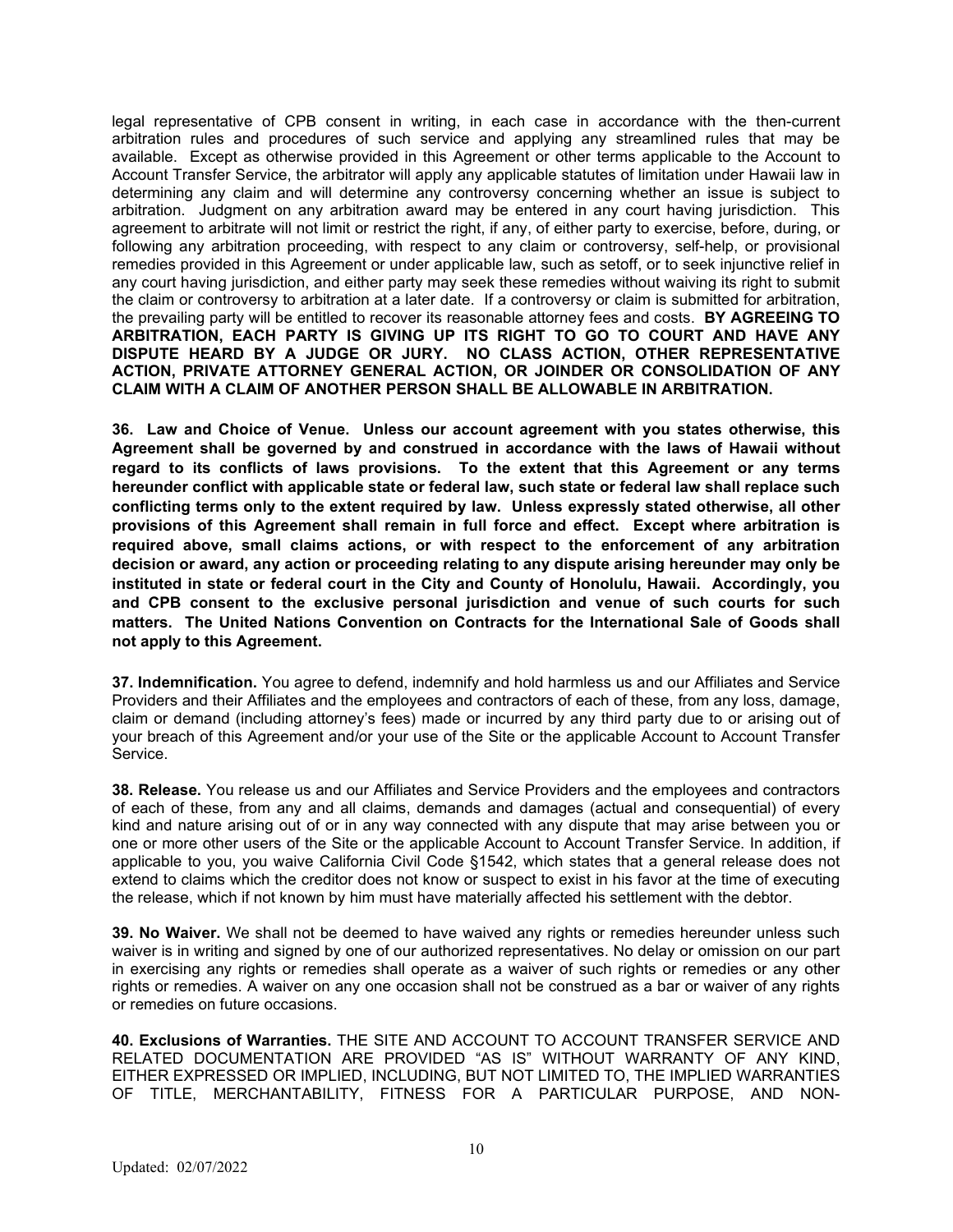INFRINGEMENT. IN PARTICULAR, WE DO NOT GUARANTEE CONTINUOUS, UNINTERRUPTED OR SECURE ACCESS TO ANY PART OF OUR ACCOUNT TO ACCOUNT TRANSFER SERVICE, AND OPERATION OF OUR SITE MAY BE INTERFERED WITH BY NUMEROUS FACTORS OUTSIDE OF OUR CONTROL. SOME STATES DO NOT ALLOW THE DISCLAIMER OF CERTAIN IMPLIED WARRANTIES, SO THE FOREGOING DISCLAIMERS MAY NOT APPLY TO YOU. THIS PARAGRAPH GIVES YOU SPECIFIC LEGAL RIGHTS AND YOU MAY ALSO HAVE OTHER LEGAL RIGHTS THAT VARY FROM STATE TO STATE.

**41. Limitation of Liability.** THE FOREGOING SHALL CONSTITUTE YOUR EXCLUSIVE REMEDIES AND THE ENTIRE LIABILITY OF US AND OUR AFFILIATES AND SERVICE PROVIDERS AND THE EMPLOYEES AND CONTRACTORS OF EACH OF THESE, FOR THE ACCOUNT TO ACCOUNT TRANSFER SERVICE AND THE PORTION OF THE SITE THROUGH WHICH THE ACCOUNT TO ACCOUNT TRANSFER SERVICE IS OFFERED. YOU ACKNOWLEDGE AND AGREE THAT FROM TIME TO TIME, THE ACCOUNT TO ACCOUNT TRANSFER SERVICE MAY BE DELAYED, INTERRUPTED OR DISRUPTED PERIODICALLY FOR AN INDETERMINATE AMOUNT OF TIME DUE TO CIRCUMSTANCES BEYOND OUR REASONABLE CONTROL, INCLUDING BUT NOT LIMITED TO ANY INTERRUPTION, DISRUPTION OR FAILURE IN THE PROVISION OF THE ACCOUNT TO ACCOUNT TRANSFER SERVICE, WHETHER CAUSED BY STRIKES, POWER FAILURES, EQUIPMENT MALFUNCTIONS INTERNET DISRUPTION OR OTHER REASONS. IN NO EVENT SHALL WE OR OUR AFFILIATES OR SERVICE PROVIDERS OR THE EMPLOYEES OR CONTRACTORS OF ANY OF THESE, BE LIABLE FOR ANY CLAIM ARISING FROM OR RELATED TO THE ACCOUNT TO ACCOUNT TRANSFER SERVICE CAUSED BY OR ARISING OUT OF ANY SUCH DELAY, INTERRUPTION, DISRUPTION OR SIMILAR FAILURE. IN NO EVENT SHALL WE OR OUR AFFILIATES OR SERVICE PROVIDERS OR THE EMPLOYEES OR CONTRACTORS OF ANY OF THESE, BE LIABLE FOR ANY INDIRECT, SPECIAL, INCIDENTAL, CONSEQUENTIAL, PUNITIVE OR EXEMPLARY DAMAGES, INCLUDING LOSS OF GOODWILL OR LOST PROFITS (EVEN IF ADVISED OF THE POSSIBILITY THEREOF) ARISING IN ANY WAY OUT OF THE INSTALLATION, USE, OR MAINTENANCE OF THE ACCOUNT TO ACCOUNT TRANSFER SERVICE OR THE PORTION OF THE SITE THROUGH WHICH THE ACCOUNT TO ACCOUNT TRANSFER SERVICE IS OFFERED, EVEN IF SUCH DAMAGES WERE REASONABLY FORESEEABLE AND NOTICE WAS GIVEN REGARDING THEM. IN NO EVENT SHALL WE OR OUR AFFILIATES OR SERVICE PROVIDERS OR THE EMPLOYEES OR CONTRACTORS OF ANY OF THESE BE LIABLE FOR ANY CLAIM ARISING FROM OR RELATED TO THE ACCOUNT TO ACCOUNT TRANSFER SERVICE OR THE PORTION OF THE SITE THROUGH WHICH THE ACCOUNT TO ACCOUNT TRANSFER SERVICE IS OFFERED THAT YOU DO NOT STATE IN WRITING IN A COMPLAINT FILED IN A COURT OR ARBITRATION PROCEEDING AS DESCRIBED IN SECTIONS 35 AND 36 ABOVE WITHIN TWO (2) YEARS OF THE DATE THAT THE EVENT GIVING RISE TO THE CLAIM OCCURRED. THESE LIMITATIONS WILL APPLY TO ALL CAUSES OF ACTION, WHETHER ARISING FROM BREACH OF CONTRACT, TORT (INCLUDING NEGLIGENCE) OR ANY OTHER LEGAL THEORY. OUR AGGREGATE LIABILITY, AND THE AGGREGATE LIABILITY OF OUR AFFILIATES AND SERVICE PROVIDERS AND THE EMPLOYEES AND CONTRACTORS OF EACH OF THESE, TO YOU AND ANY THIRD PARTY FOR ANY AND ALL CLAIMS OR OBLIGATIONS RELATING TO THIS AGREEMENT SHALL BE LIMITED TO DIRECT OUT OF POCKET DAMAGES UP TO A MAXIMUM OF \$500 (FIVE HUNDRED DOLLARS). SOME STATES DO NOT ALLOW THE EXCLUSION OR LIMITATION OF INCIDENTAL OR CONSEQUENTIAL DAMAGES SO THE ABOVE LIMITATION OR EXCLUSION MAY NOT APPLY TO YOU.

**42. Complete Agreement, Severability, Captions, and Survival.** You agree that this Agreement is the complete and exclusive statement of the agreement between us, sets forth the entire understanding between us and you with respect to the Account to Account Transfer Service and the portion of the Site through which the Account to Account Transfer

Service is offered and supersedes any proposal or prior agreement, oral or written, and any other communications between us. If any provision of this Agreement is held to be invalid or unenforceable, such provision shall be struck and the remaining provisions shall be enforced. The captions of Sections in this Agreement are for convenience only and shall not control or affect the meaning or construction of any of the provisions of this Agreement. Sections 4, 12, 13, 21, 22, 27 and 32-42 of the Agreement, as well as